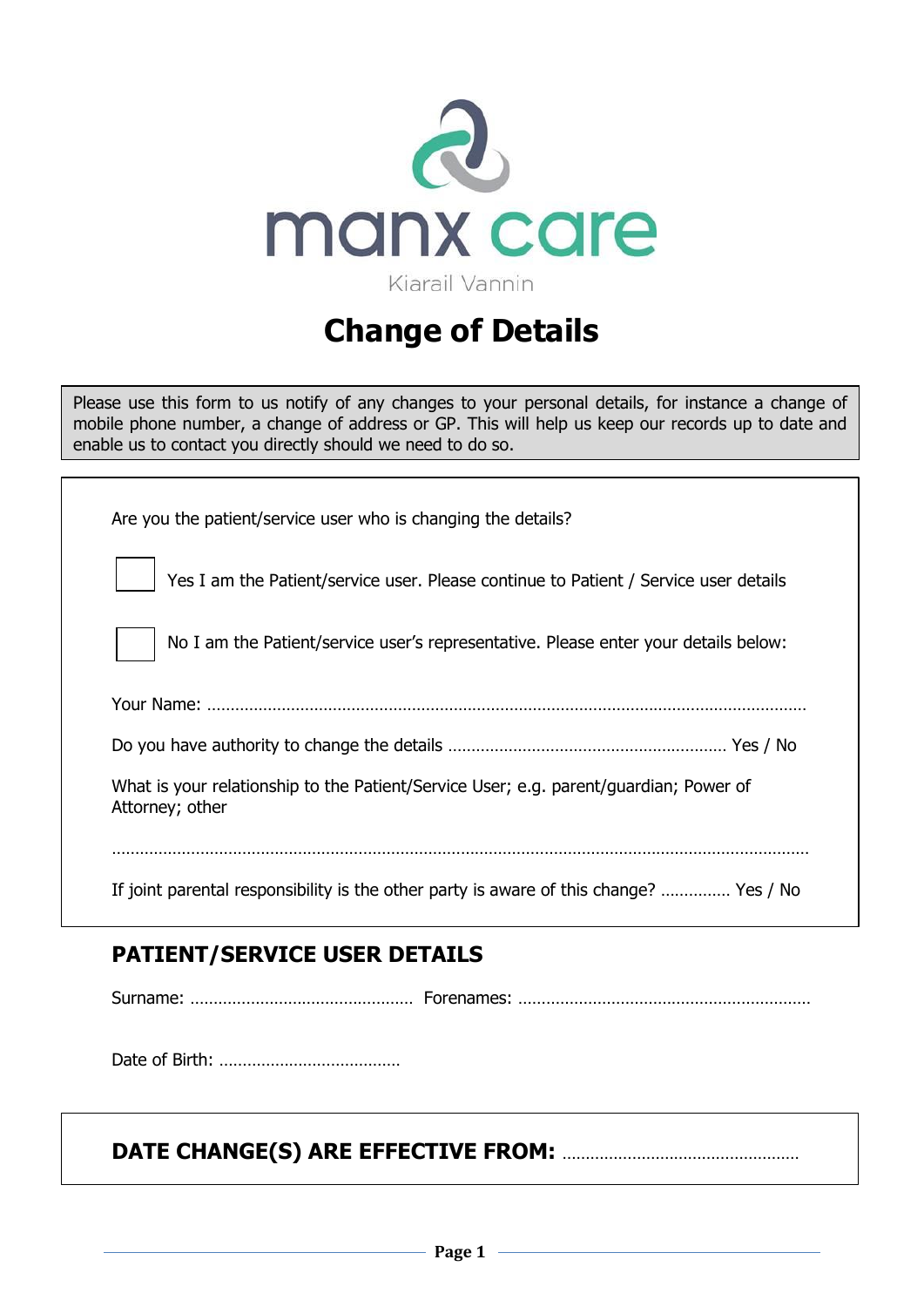## **CHANGE OF ADDRESS**

| Previous Address (including Postcode): |  |
|----------------------------------------|--|
|                                        |  |
|                                        |  |
| New Address (including Postcode):      |  |
|                                        |  |
|                                        |  |
| Home Telephone no: (if changed):       |  |
| Mobile no: (if changed):               |  |

| <b>GP CHANGE</b>    | Previous GP details |  |  |
|---------------------|---------------------|--|--|
| <b>GP Practice:</b> |                     |  |  |
| Named GP            |                     |  |  |
| New GP details      |                     |  |  |
| <b>GP Practice:</b> |                     |  |  |
| Named GP            |                     |  |  |

# **OTHER HOUSEHOLD MEMBERS**

Are there any other persons for whom these changes also apply:

| Name: | Date of Birth |  |
|-------|---------------|--|
| Name: | Date of Birth |  |
| Name: | Date of Birth |  |
| Name: | Date of Birth |  |
| Name: | Date of Birth |  |